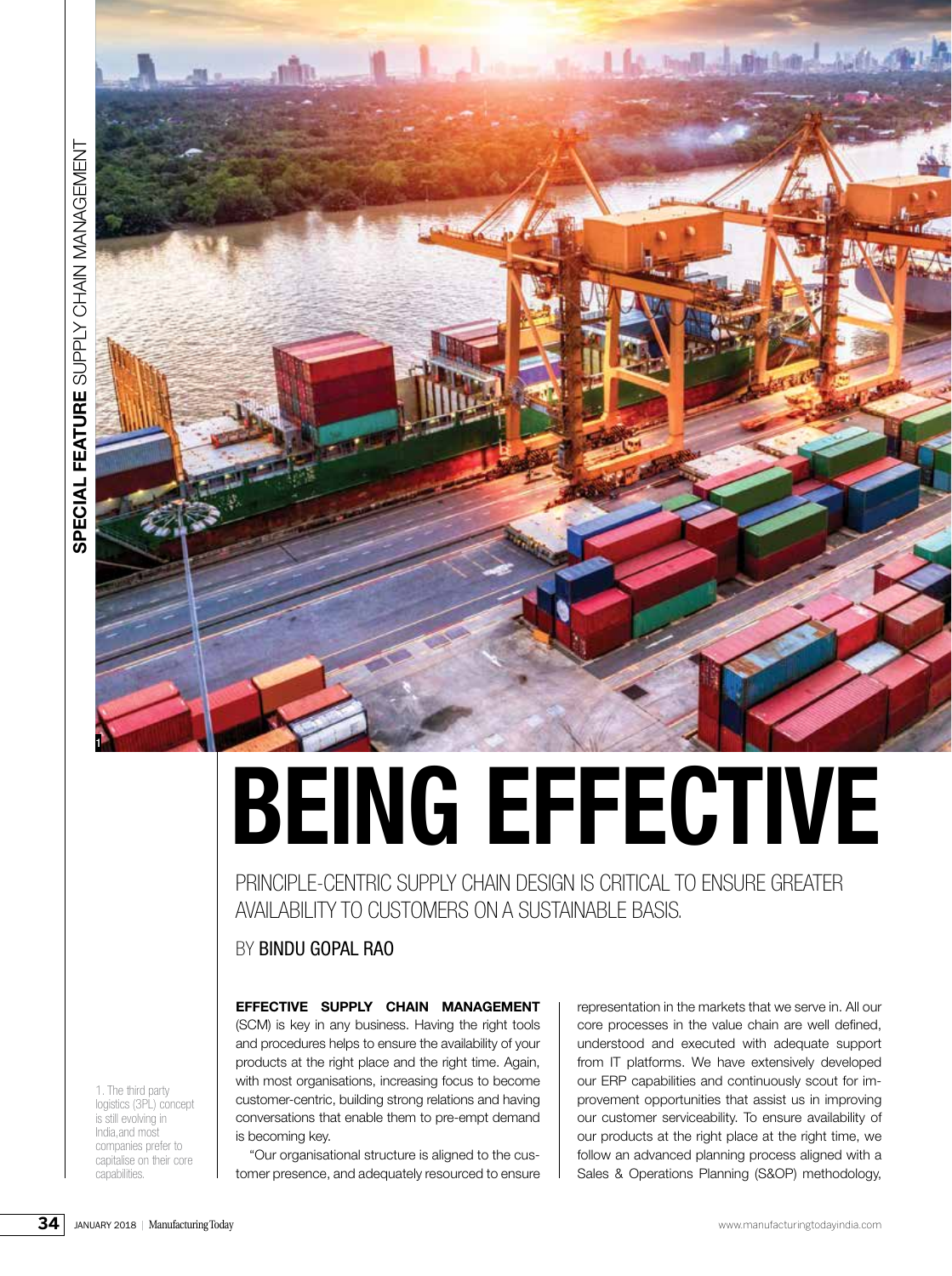

where all relevant stakeholders from the business deliberate upon the demand and fulfilment plan for each customer. Detailed movement plans are prepared, delivery compliance is actively monitored and revisions are made to ensure customer serviceability. Our supply chain network design is quite mature and uses rail, road, sea and container modes to ensure availability of products at the right place and right time," says R S Jalan, MD, Gujarat Heavy Chemicals Ltd (GHCL).

Likewise, 4TiGO's key value-adds for enhancing the effectiveness of their customer's supply chain are providing supply chain visibility, integrating the 4TiGO system with the customer's supply chain systems to facilitate the same, and over a medium-term/longterm improve the efficiency and utilisation of the fleet owners, and thereby the value that gets delivered to the end customer.

# **EXCELLENCY MATTERS**

For efficient SCM, the organisational culture and values need to promote excellence in various processes, so



they can work in cohesion. "4TiGO provides access and visibility to each player of the supply chain valuestream through a single technology platform that facilitates the integration of processes of diverse organisations. The primary challenge has always been the pace of adoption of technology by all players – and in road transportation, it has been the drivers of the fleet owners," avers Anjani Mandal, Fortigo (4TiGO).

"We draw strength from our core values of respect, trust, ownership and integrated team work, which also act as our guiding principles in day-to-day operations. With decades of operational experience, industry know-how and conscious learning, we have been able to effectively address process excellence opportunities and challenges so far, and aim to continue to do so in future as well. We have been engaging with external experts and renowned consultants to adopt the latest and best practices in our SCM operations in order to bring further focus on customer serviceability and build agility in the system," says Jalan.

In any organisational setup, integration of management interfaces and structural dependencies are vital for seamless operations. Hence, having robust work systems enabled by efficient processes, a competent and motivated workforce, well supported by technological infrastructure, is paramount.

### **COST FACTOR**

With rising technology and input costs, it is important to curb other spends and SCM can be leveraged to continuously reduce operating costs as well. The 4TiGO platform's technology helps track the cycle-time of each element of the process of order-to-cash for the service providers of the organisation's supply chain.

"This provides insight on actions to be taken for improving overall efficiency – whether in loading, unloading at customer site or the unnecessary wait-time at toll booths, or even check-points of 'clean' consignments," says Mandal.



"A structured approach towards spend management, driven by category management expertise, usage of right tools for price discovery, strategic sourcing decisions using data analytics, are a must to create a sustainable advantage." – Jitendra Mahajan



"The primary challenge has always been the pace of adoption of technology by all players – and in road transportation, it has been the drivers of the fleet owners. – Anjani Mandal

2. With GST coming in, corporates have been able to reduce the number of their warehouses, thus bringing down costs.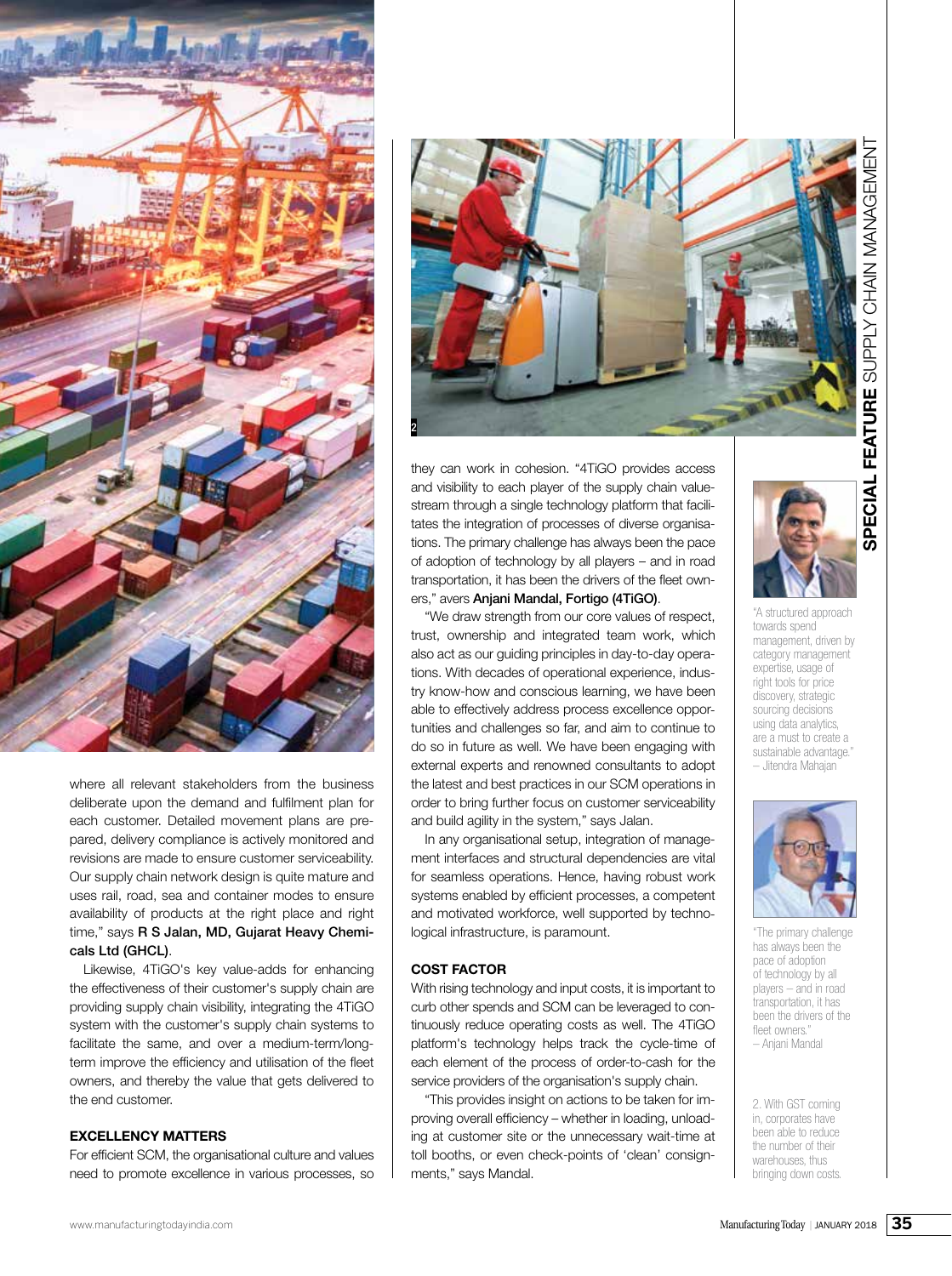





"We are trying an outsourcing model and monitoring the effectiveness of it for the improvement of business apart from cost control. – V V S Mani

3. A combination of air, rail, road and sea transportation methods makes for a mature supply chain network.

4. An agile supply chain management strategy is key to addressing changing customer needs.

Mostly, raw material sourcing strategies along with forward planning process clearly identifies procurement plans from multiple sources, thus reducing dependence on a single source and providing a platform to take advantage of demand-supply imbalance scenarios. "Our focus has all along been on continual improvement through waste elimination, wastage reduction, and value addition carried out by teammates (Kaizen - small improvements) at shop floor and office locations throughout the year. This helps to improve yield and productivity. On the spot problem-solving (Jidoka - go and see) is encouraged to bring all those concerned at the problem spot to take immediate corrective/preventive actions," says Sumeet Aggarwal, MD, Midmark (India).

Most organisations also engage with suppliers at a partnership level, where they develop their capabilities, competence and infrastructure that not only enables them to perform better, but also ensures long-term sustainability. This holds true for the local communities, who have built their livelihood by engaging with the company on the transportation side from an SCM perspective. SCM being a controller of large costs in the organisation should always remain focused on managing costs proactively to establish a competitive advantage for the organisation.

"A structured approach towards spend management, driven by category management expertise, usage of right tools for price discovery, strategic sourcing decisions using data analytics, are a must to create a sustainable advantage. One often needs to keep working on many projects to deliver such benefits, and hence, a structured review mechanism plays a vital role in ensuring timely completion of such projects," says Jitendra Mahajan, chief supply chain officer, Marico.

# **RISK & CHANGE MANAGEMENT**

Changing input costs or natural disasters that affect procurement are risks that are inherent in business. Hence, it is important that the SCM used has the capacity to accommodate market and environmental changes. In fact, risk management is a key ingredient in strategic planning.

Aggarwal explains: "We have a robust organisational Risk Management Plan in place, which identifies natural and manmade hazards, financial risks, operational risks, strategic risks and reputational risks that can affect each function. There are shortterm and long-term plans in place to mitigate these risks based on severity of impact and probability of occurrence."

BCP (Business Continuity Plan) is a necessary step in any supply chain design, be it procurement, manufacturing or distribution. "Annual BCP planning ensures that risks are identified proactively and worked upon with right strategic and tactical initiatives, which help the organisation to manage the VUCA environment better. Objectively defining value at risk for each of the identified risks helps you prioritise these actions effectively, else the importance of such actions are felt by stakeholders only when faced with these risks," avers Mahajan.

## **PARTNERING FOR SERVICE**

In the current Indian context, the third party logistics (3PL) concept is still evolving and most companies prefer to capitalise on their core capabilities. They then reach out only if required and if they are efficient and economical. "We employ 3PL service providers for specific movements through sea, containers movement via rail etc. The choice between own distribution network and 3PL depends on performance factors an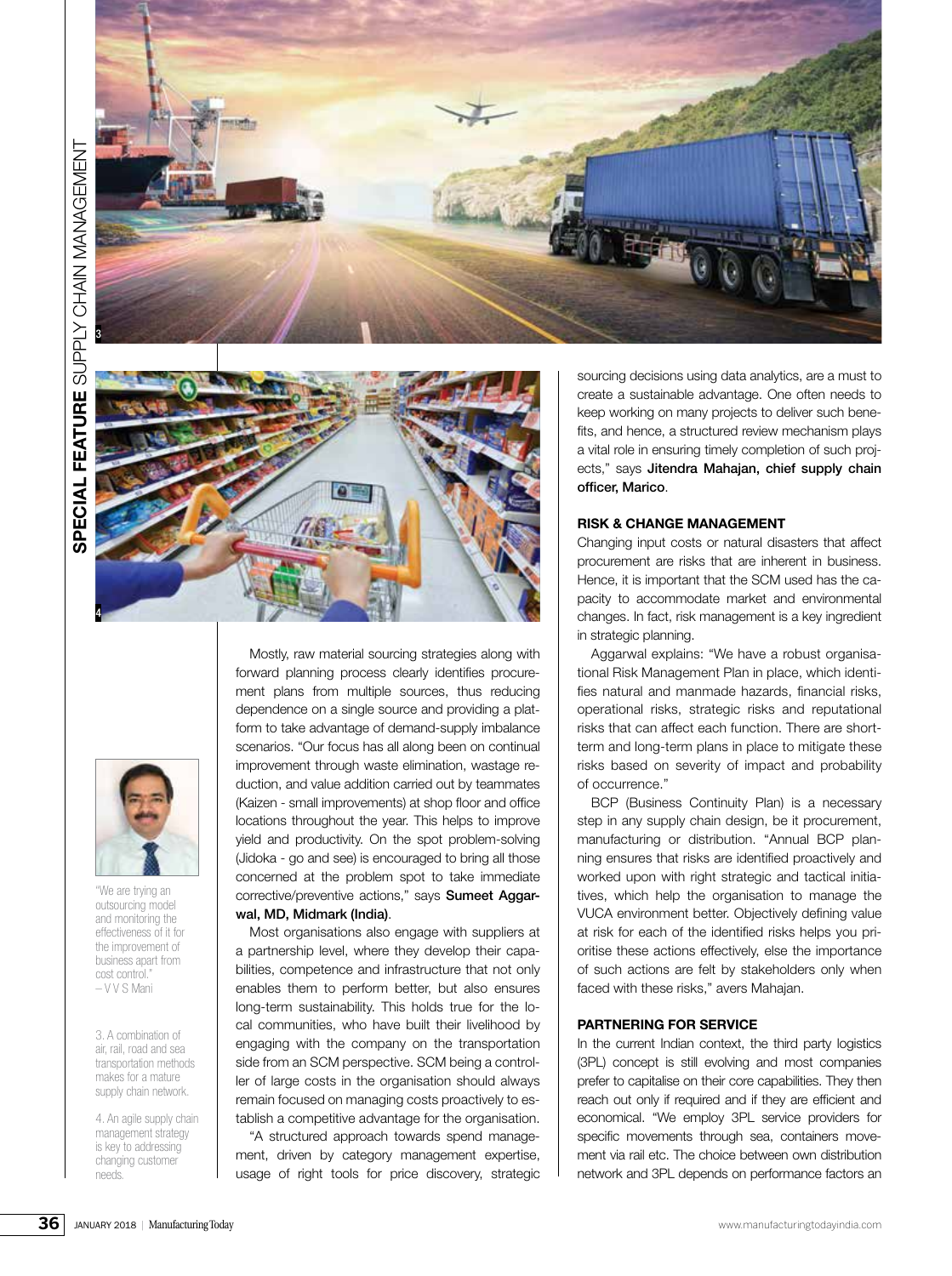# **R Shankar, CEO, TVS Logistics Services, India, speaks about the changing dynamics of logistics in India.**



With GST having kicked in, could you tell us in detail some of the drastic changes for the logistics industry in 2018?

Prior to roll out of GST, most companies had their logistics networks planned around tax structures and compliances. This is now expected to shift in favour of optimisation of warehousing space, network capabilities, and fleet choices. The demand for greater efficiency and faster ways to reach raw materials to manufacturing units and from the manufacturing units to the market place will accelerate the change. This can reduce logistics cost, which, at 13% of GDP currently, is very high.

To swiftly roll out this model, with the advent of GST, matured organisations are looking at large-scale, end-to-end supply chain outsourcing. Large, organised 3PL providers like TVS Logistics who have invested in technology and operate with a focus on quality and compliance are benefiting from this move. Efficiencies on the back of cutting-edge technology will include predictive and prescriptive models

for enhanced visibility of load carriage, turnaround time, vehicle utilisation, loading/ unloading time, load design solutions, vehicle geo-tracking, inventory tracking and safety; and route optimisation to add more value to customers' supply chain. Smaller/ unorganised logistics players, who may not be as equipped to manage the changes brought in by GST, may therefore look at consolidating under larger 3PLs.

On the transportation front, the industry is already witnessing some transit trucks savings and the e-way bill has also been made mandatory from February 2018. However, high wait times at toll booths is still a challenge; and can be addressed with wider implementation of the Fast Tag system along all highways.

# Within the supply chains of corporates, what are some of the factors that are changing and will have an impact on logistics, going forward?

Supply chain planning is increasingly becoming a collaborative process, involving all stakeholders – customers, LSPs, suppliers, dealers, etc. Recognising the impact of logistics and supply chain on the bottom lines of corporates, the exercise is becoming less transactional and more strategic in nature. Corporates are choosing their supply chain partners not only on the basis of cost efficiency, but are also looking at synergy in culture and strategy, transparency in communication and ability to provide visibility and control through application of technology. The other major change is the shift towards long-term contracts to realise real value for both partners, while also capturing any available quick wins.

Technology adoption to create visibility and enable agility in supply chain decisions is also on the rise. Solutions like RFID, GPS tracking, connected sensors, data analytics, IoT, and machine learning are becoming widely accepted for better planning and reducing total cost of logistics.

This mind-set shift, coupled with many progressive reforms by the government and investments in infrastructure, capability building and skilling, will push the growth for the logistics sector in the medium-term.

# How can supply chain costs be reduced and more technology incorporated so that products can be made cheaper and more accessible to the masses?

**SPERIMENT CONTROLL THE CONFIDENTIES CONFIDENTIES IN INTERNATIONAL INTERNATIONAL INTERNATIONAL INTERNATIONAL INTERNATIONAL INTERNATIONAL INTERNATIONAL INTERNATIONAL INTERNATIONAL INTERNATIONAL INTERNATIONAL INTERNATIONAL** While improving warehousing infrastructure and enhancing efficiencies in transportation services – which form a third of the logistics cost – will have a major impact on accessibility and affordability of products for masses, technology implementation will also be a deciding factor. Technologyaided visibility will make planning and asset utilisation better; and enable the reduction of inefficiencies, wastages, pilferages and damages in the supply chain process. Digitalised tracking and electronic documentation (like e-way bill, PODs, etc.) can boost efficiency and safety on the road, offer significantly enhanced control over inventory, reduce shipping errors and allow a more rapid response to the errors that do occur. Demand and supply aggregator platforms are proving to be a great leveller in these circumstances, providing an essential network-connecting ecosystem, where even relatively smaller service providers can get good visibility, especially for short-haul movements.

organisation is looking at; for us, it is about customer serviceability and cost efficiency. The advantage of using 3PL lies in effectively harnessing their core competency in terms of speedy execution, experience, assets, relationships and logistics capabilities," says Jalan.

The appropriateness of the choice is defined by the organisation's balance definition between control of each leg of the supply chain, cost levels of its own operation versus third-party suppliers and the

efficiency levels possible in a dedicated operation despite variances in demand and demand pockets of each SKU of the company. Each choice is appropriate in certain combinations of the variables and not so apt in other combinations.

V V S Mani, director - operations, Unibic Foods India, explains, "We started with our own fleet of autos for distribution in 2005. With this, we directly distributed our products in Bengaluru. Over the years,